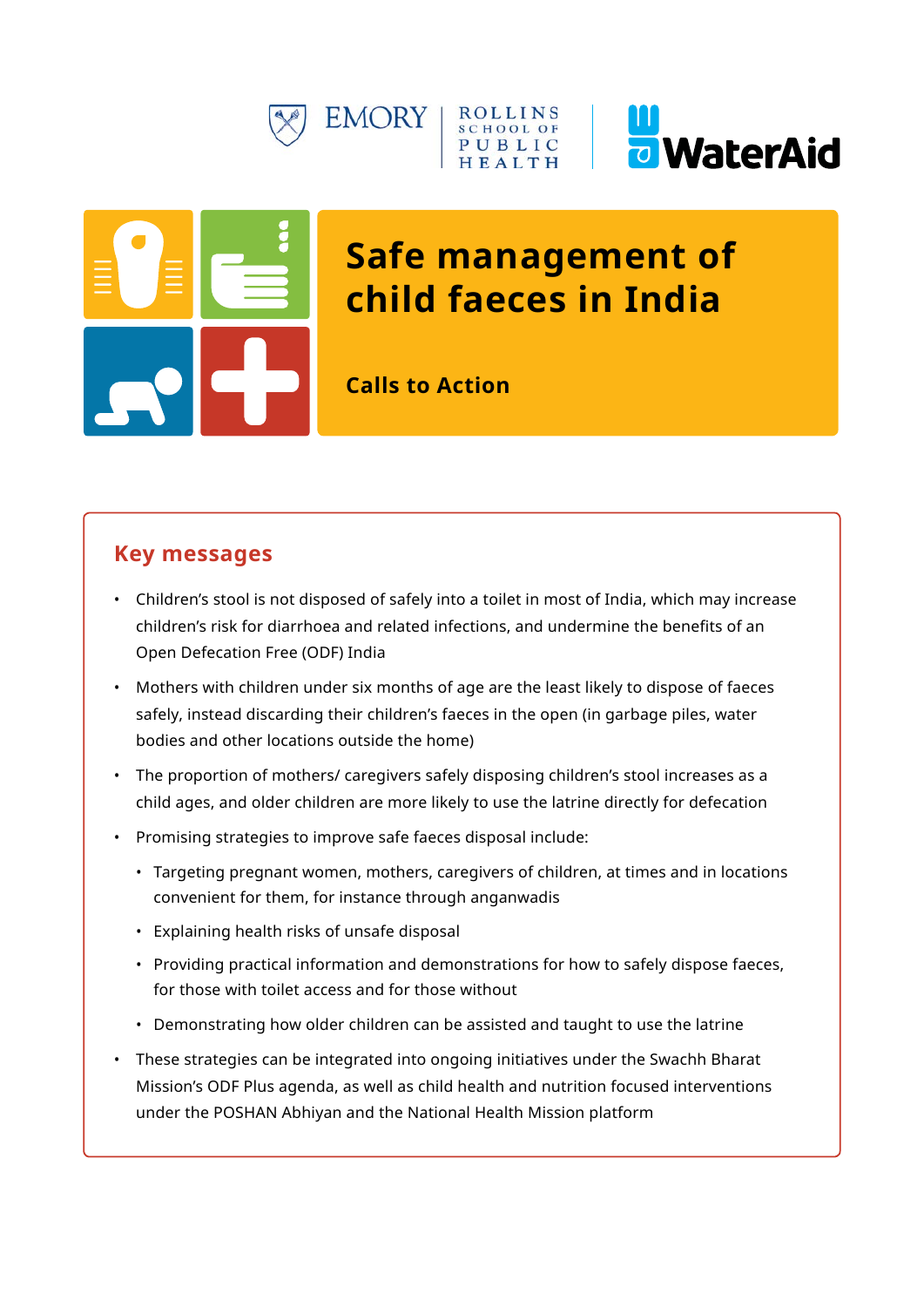

#### **SAFE MANAGEMENT OF CHILD FAECES**

A child's stool is considered to be disposed of safely when the child uses the toilet or when the faeces is put or rinsed into the toilet/latrine. Unsafe disposal of child faeces occurs when the faeces is put or rinsed into a drain or ditch, buried, thrown in the garbage, or left in the  $open<sup>1</sup>$ .

#### **CHILDREN'S STOOL IN INDIA IS POORLY MANAGED**

- 64% of mothers in India managed children's stools in an unsafe manner with 44% leaving stools in the open<sup>2</sup>
- 75% of mothers in **rural** India disposed children's stools in an unsafe manner2
- Unsafe disposal is practiced most often by those from the lowest wealth quintiles, are least educated, and who lack access to a toilet or latrine2
- Disposal practices vary by state. Safe disposal is least commonly practiced in Odisha (13%) and Bihar (17%), and most commonly practiced in Kerala (92%) and Sikkim (98%)2

### **UNSAFE DISPOSAL OF CHILD FAECES ADVERSELY AFFECTS CHILDREN'S HEALTH**

Young children's stool is perceived to be less harmful than adults' faeces<sup>3,4</sup> and is often discarded in the open or buried. Such practices, however, run counter to the evidence that children's faeces have more harmful pathogens given the higher incidence of enteric infections among young children than among adults<sup>5,6</sup>.

Young children are prone to ingesting faecal pathogens, with behaviours such as mouthing, geophagia, and physical exploration of their environment increasing children's contact with faecal pathogens in their living environment<sup>7,8,9,10</sup>. In India, children whose stools were discarded inappropriately had 11% greater odds of diarrhoea as compared to children whose faeces were handled safely<sup>11</sup>. Further, an increase in the unsafe disposal of children's stool at the community level significantly increased the risk of diarrhoea in children, more than the improper disposal of the index child's excreta alone 12. A greater focus on safe disposal of child faeces can therefore confer important health benefits for children.

## **INTERVENTION IN INDIA DEMONSTRATES IMPROVEMENT IN SAFE MANAGEMENT OF CHILD FAECES**

While evidence on child faeces disposal is limited in India, some research sheds light on promising intervention strategies<sup>12</sup>.

• Research conducted in rural Odisha evaluated a low-cost intervention that included a 'mother's group' activity led by community mobilisers with support from an anganwadi and/or ASHA worker. The group session provided caregivers of children under age five with knowledge about child health risks associated with unsafe disposal, guidance and demonstrations of proper disposal, and low-cost hardware, like scoops and potties. The mother's group session led to an increase in reported safe disposal practices of over 20%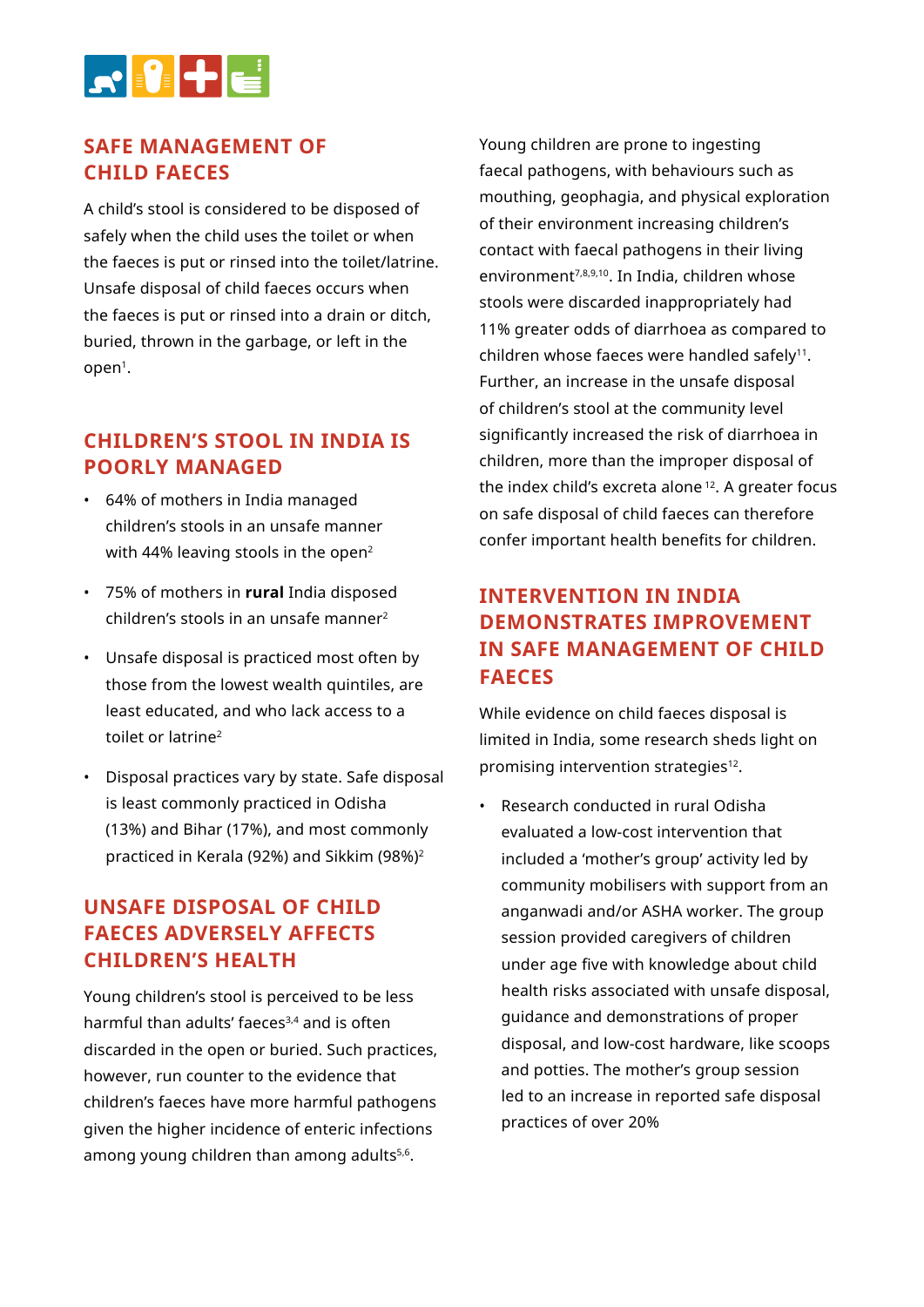

Session with mothers and caregivers on safe management of child faeces in an anganwadi in Raichur, Karnataka, as a part of the 3ie funded impact assessment on 'Promoting latrine use in rural Karnataka using the Risks, Attitudes, Norms, Abilities and Self-regulation (RANAS) approach' (by EAWAG and WaterAid)

- A major drawback to the intervention was not all mothers were able to attend due to household responsibilities and other factors. Researchers recommend that the group sessions be supplemented with household visits to reinforce messages and to reach and engage mothers who are not able to attend group sessions
- While scoops were widely used, mothers indicated that potties were uncomfortable for some children to use, not useful for a wide age range of children, sometimes fought over by children because they were viewed as toys, hard to clean, and could pose risks if cleaned improperly

### **SIMPLE STRATEGIES FOR THE SAFE MANAGEMENT OF CHILD FAECES IN INDIA**

The following strategies are recommended to increase safe management of child faeces, drawing from global literature, India focused intervention research, and field interactions<sup>12,13</sup>:

- Target all child caregivers, including pregnant women, mothers, grandmothers and anganwadi teachers and helpers
- Make caregivers aware of child health risks (e.g., diarrhoea) related to unsafe disposal and handwashing after contact with faecal matter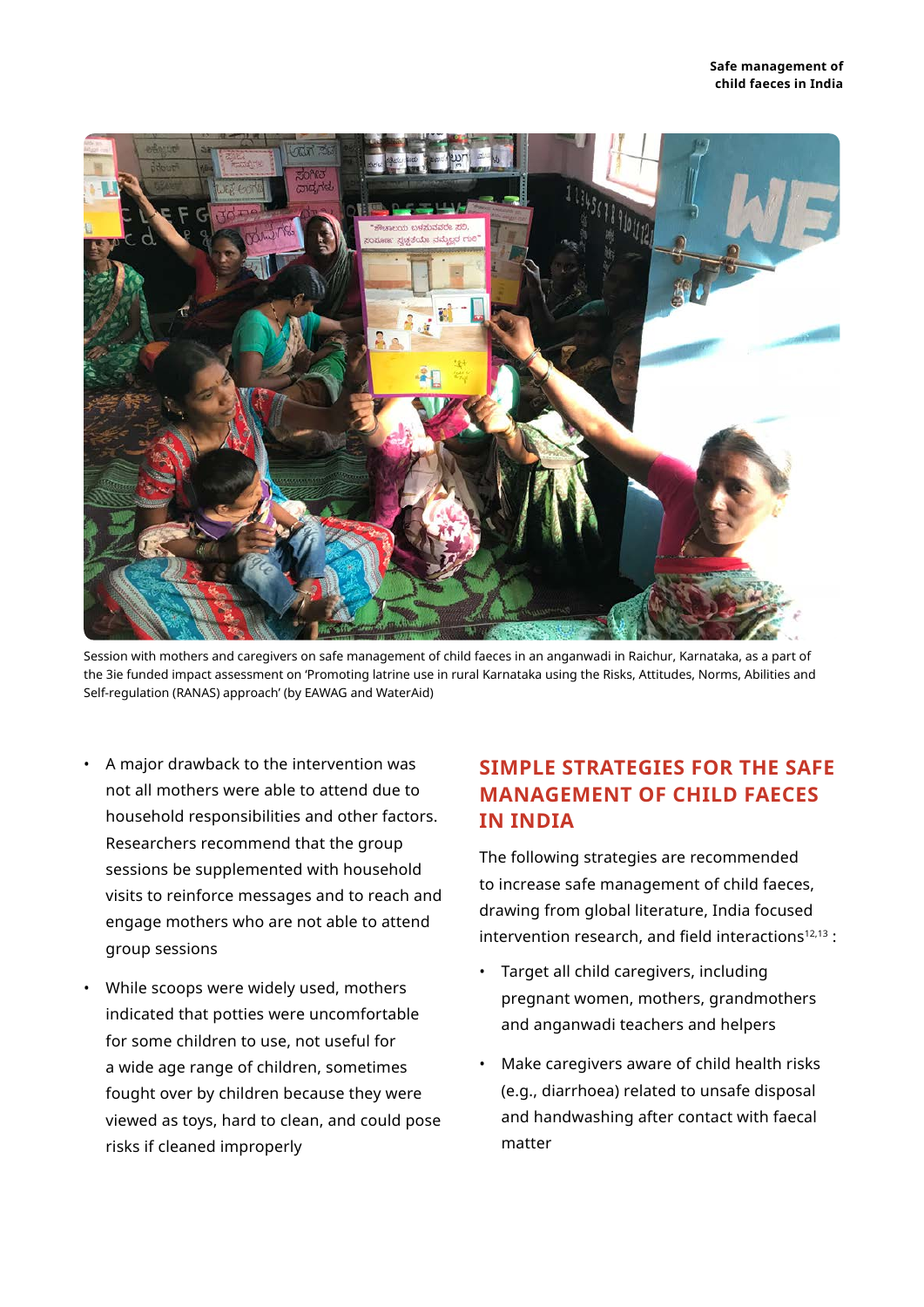

- Provide practical guidance on how to properly dispose faeces from children at various ages, from safely washing nappies, to collecting and discarding stool into toilets, and assisting children to use toilets directly
- Conduct demonstrations to show mothers and caregivers how to assist and train older children to use the toilet
- Emphasise the importance of washing hands with soap after cleaning a child's bottom, disposing a child's stool, or assisting a child to use the toilet
- Conduct simple, engaging group sessions with one-on-one visits with caregivers that include visual aids, adequate message reinforcement, and demonstrations and support to practice behaviours

• Reach caregivers at convenient times (e.g., afternoon sessions) and locations (e.g., anganwadis, health centers, health checkups, directly in the household)

## **INTEGRATION OF STRATEGIES INTO NATIONAL POLICY AND PROGRAMS**

Opportunities exist to integrate safe management of child faeces into sanitation, nutrition and health policies. The Swachh Bharat Mission and POSHAN Abhiyan refer to safe management of child faeces, and can intensify efforts as a part of their mandates moving forward.

#### **Government program**

*Programme rationale*

Integration into specific initiatives

#### **POSHAN Abhiyan** *Reduce malnutrition*

Training/capacity building of anganwadi workers/teachers and helpers

Meetings with pregnant and lactating mothers

Immunisation drives, deworming days, growth monitoring

#### **National Health Mission**

*Improve child health*

Interventions under the Reproductive, Maternal, Neonatal, Child and Adoelscent Health (RMNCH+A) program, including ante natal care check ups, Infant and Young Child Feeding interventions, Rashtriya Bal Swasthya Karyakram, Intensified Diarrhoea Control Fortnight, National Deworming Days, Village Health and Nutrition Days, immunisation drives

#### **Swachh Bharat Mission**

*Reduce presence of faecal matter in the environment* 

ODF (Open Defecation Free) Plus agenda, Information, Education, Communication related to latrine usage, and training of Swachh Bharat Mission foot soldiers